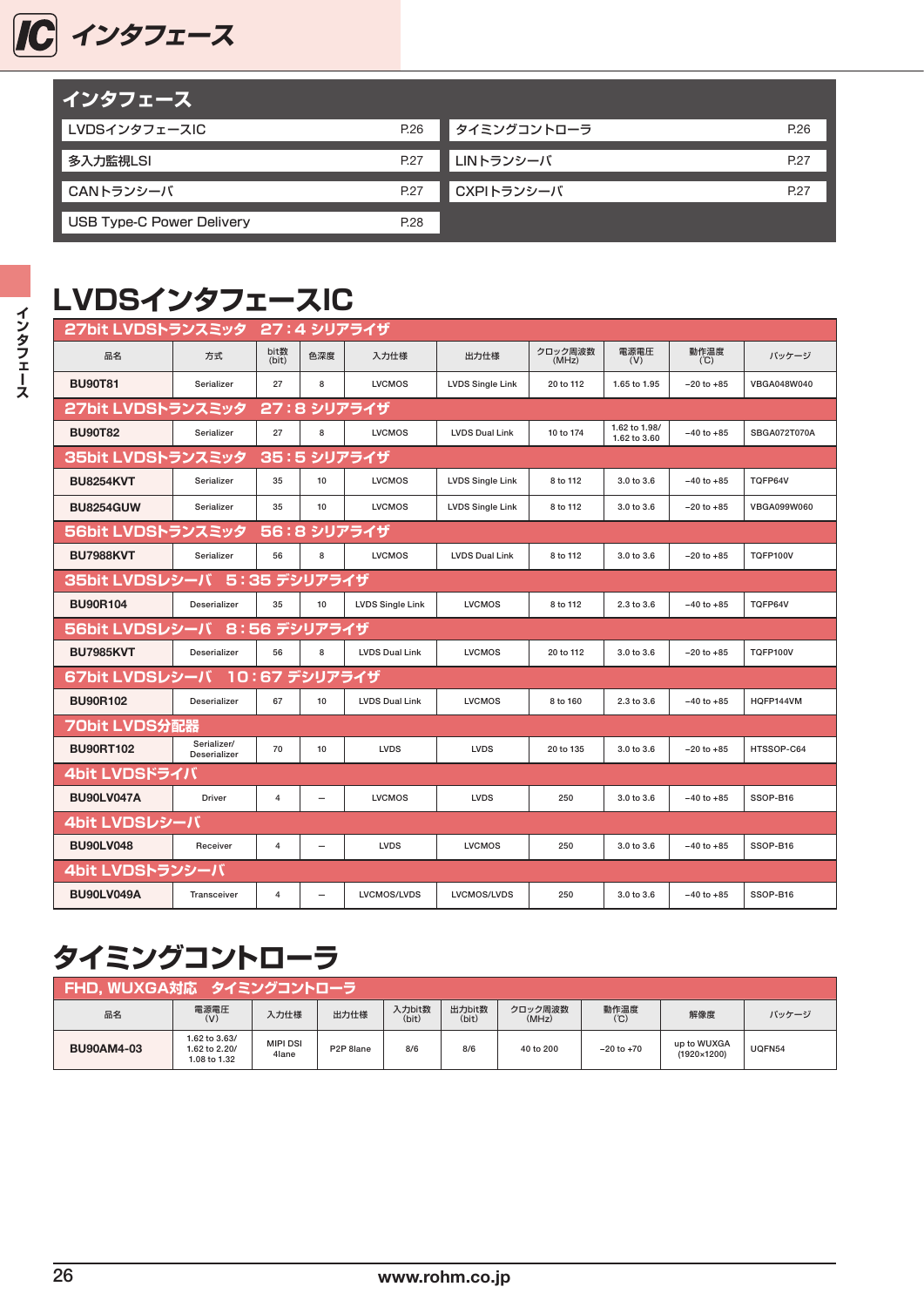#### <span id="page-1-0"></span>**多入力監視LSI**

| 22chモデル                           |                                               |     |                |                                    |                                |           |                  |                 |              |                             |                  |
|-----------------------------------|-----------------------------------------------|-----|----------------|------------------------------------|--------------------------------|-----------|------------------|-----------------|--------------|-----------------------------|------------------|
| 品名                                | 電源電圧<br>(V)                                   | 入力数 | (V)            | スイッチ スイッチ入力電圧 ウェッティング電流<br>(mA)    | 動作電流間欠監視<br>$50ms(Max)(\mu A)$ | 制御<br>I/F | クロック周波数<br>(MHz) | 動作温度<br>(°C)    | バッケージ        | ComfySIL™<br>機能安全*1<br>カテゴリ | 車載対応<br>AEC-Q100 |
| BD3378MUV-M                       | 6.0 to 28.0 (VPUA/VPUB)<br>3.1 to 5.25 (VDDI) | 22  | $-14$ to $+40$ | 1/3/5/10/15<br>(Pull up/Pull down) | 100                            | SPI       | up to $4.4$      | $-40$ to $+125$ | VQFN48MCV070 | <b>FSs</b>                  | <b>YES</b>       |
| 33chモデル                           |                                               |     |                |                                    |                                |           |                  |                 |              |                             |                  |
| <b>BD3381EKV-C</b>                | 6.0 to 28.0 (VPUA/VPUB)<br>3.1 to 5.25 (VDDI) | 33  | $-14$ to $+40$ | 1/3/5/10/15<br>(Pull up/Pull down) | 110                            | SPI       | up to $4.4$      | $-40$ to $+125$ | HTQFP64BV    | <b>FSs</b>                  | <b>YES</b>       |
| 10chモデル                           |                                               |     |                |                                    |                                |           |                  |                 |              |                             |                  |
| <b>BD3376EFV-C</b>                | 8.0 to 26.0 (VPUA/VPUB)<br>3.1 to 5.25 (VDDI) | 10  | $-14$ to $+40$ | 1/3/5/10/15<br>(Pull up/Pull down) | 100                            | SPI       | up to $4.4$      | $-40$ to $+125$ | HTSSOP-B30   | <b>FSs</b>                  | <b>YES</b>       |
| ◎Comf: CIL™+ ロ / 世式会社の英語主たけ登録英語スナ |                                               |     |                |                                    |                                |           |                  |                 |              |                             |                  |

◎ComfySIL™は、ローム株式会社の商標または登録商標です。<br>\*1 「ComfySIL™機能安全カテゴリ」の詳細については表紙の裏面をご覧ください。

## **LINトランシーバ**

| ┃ LINトランシーバ         |                                           |             |                 |                      |                     |                                  |        |                             |                  |
|---------------------|-------------------------------------------|-------------|-----------------|----------------------|---------------------|----------------------------------|--------|-----------------------------|------------------|
| 品名                  | 対応規格                                      | 電源電圧<br>(V) | 動作温度<br>(C)     | LIN端子<br>最大定格<br>(V) | 通信速度<br>(Max)(kbps) | Sleep時<br>消費電流<br>$(Typ)(\mu A)$ | パッケージ  | ComfvSIL™<br>機能安全*1<br>カテゴリ | 車載対応<br>AEC-Q100 |
| <b>BD41030FJ-C</b>  | LIN2.0, LIN2.1,<br>LIN2.2. LIN2.2A        | 5 to 27     | $-40$ to $+125$ | $-27$ to $+40$       | 20                  |                                  | SOP-J8 | FSs                         | <b>YES</b>       |
| <b>BD41030HFN-C</b> | LIN2.0, LIN2.1,<br><b>LIN2.2. LIN2.2A</b> | 5 to 27     | $-40$ to $+125$ | $-27$ to $+40$       | 20                  |                                  | HSON8  | FSs                         | <b>YES</b>       |

◎ComfySIL™は、ローム株式会社の商標または登録商標です。<br>\*1 「ComfySIL™機能安全カテゴリ」の詳細については表紙の裏面をご覧ください。

# **CANトランシーバ**

| CANトランシーバ」         |                   |              |                 |                      |                     |                                    |        |                             |                  |  |  |
|--------------------|-------------------|--------------|-----------------|----------------------|---------------------|------------------------------------|--------|-----------------------------|------------------|--|--|
| 対応規格               | 対応規格              | 電源電圧<br>(V)  | 動作温度<br>(C)     | CAN端子<br>最大定格<br>(V) | 通信速度<br>(Max)(Mbps) | Standby時<br>消費電流<br>$(Typ)(\mu A)$ | パッケージ  | ComfySIL™<br>機能安全*1<br>カテゴリ | 車載対応<br>AEC-Q100 |  |  |
| <b>BD41041FJ-C</b> | ISO 11898-2: 2016 | 4.75 to 5.25 | $-40$ to $+125$ | $-27$ to $+40$       |                     | 10                                 | SOP-J8 | <b>FSs</b>                  | <b>YES</b>       |  |  |
| <b>BD41044FJ-C</b> | ISO 11898-2: 2016 | 4.75 to 5.25 | $-40$ to $+125$ | $-27$ to $+40$       |                     | 10                                 | SOP-J8 | <b>FSs</b>                  | <b>YES</b>       |  |  |

◎ComfySIL™は、ローム株式会社の商標または登録商標です。<br>\*1 「ComfySIL™機能安全カテゴリ」の詳細については表紙の裏面をご覧ください。

## **CXPIトランシーバ**

| CXPIトランシー          |             |             |                 |                             |                |                                  |        |                             |                  |
|--------------------|-------------|-------------|-----------------|-----------------------------|----------------|----------------------------------|--------|-----------------------------|------------------|
| 品名                 | 対応規格        | 電源電圧<br>(V) | 動作温度<br>(C)     | BUS端子最大定格<br>$(\mathsf{V})$ | 通信速度<br>(kbps) | Sleep時<br>消費電流<br>$(Typ)(\mu A)$ | パッケージ  | ComfvSIL™<br>機能安全*1<br>カテゴリ | 車載対応<br>AEC-Q100 |
| <b>BD41003FJ-C</b> | JASO D015 3 | 7 to 18     | $-40$ to $+125$ | $-27$ to $+40$              | 18.8 to 20.0   | ◠                                | SOPJ-8 | FSs                         | <b>YES</b>       |

◎ComfySIL™は、ローム株式会社の商標または登録商標です。<br>\*1「ComfySIL™機能安全カテゴリ」の詳細については表紙の裏面をご覧ください。